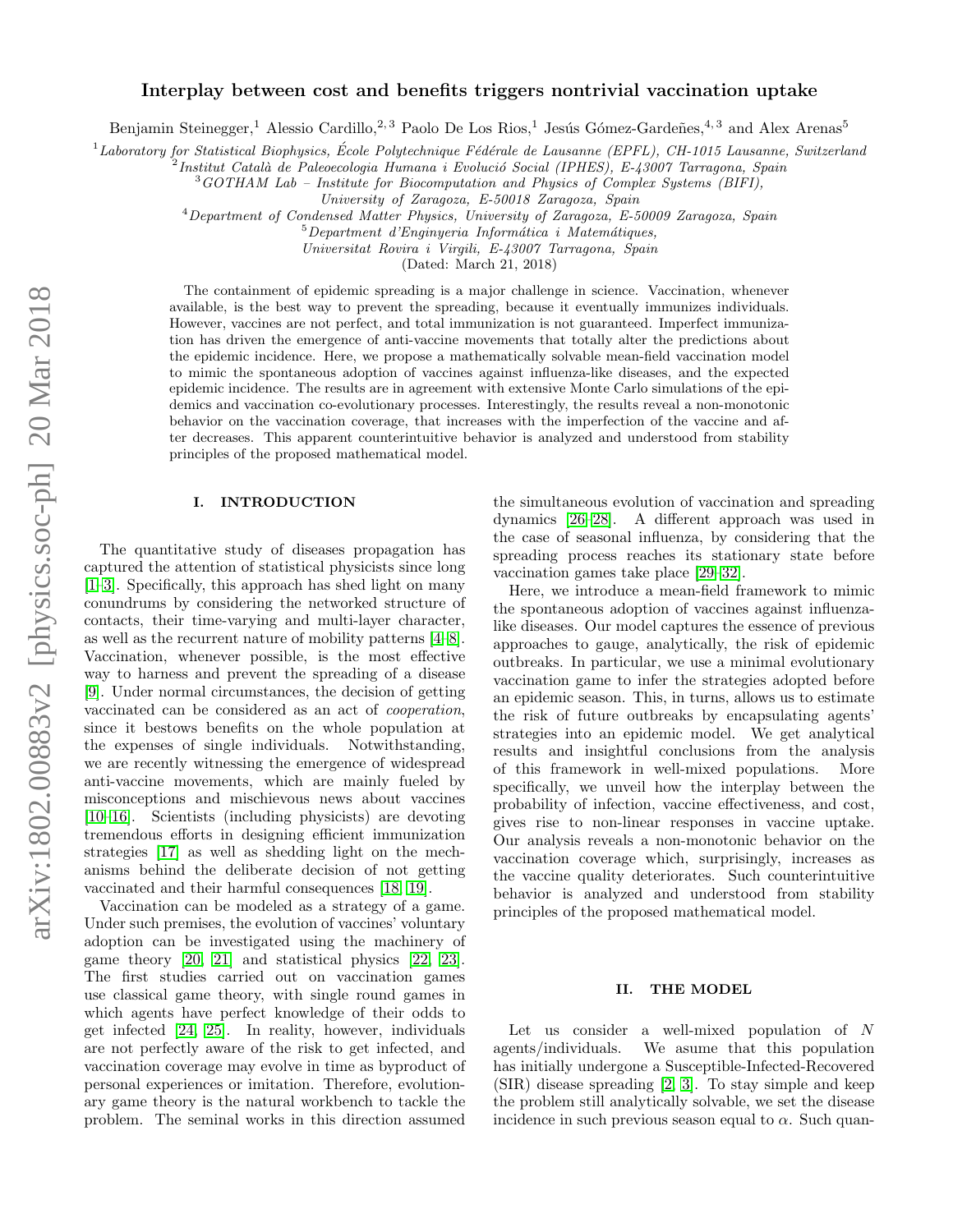tity is an input parameter of the model and acts as a proxy for the perception of infection risk, e.g. advised through the mass-media. After the first outbreak, the vaccination dynamics takes place. As a result, agents converge to the decision of vaccinating  $(V)$  or not  $(NV)$ . The resulting strategy is the outcome of the evolutionary dynamics (see below) given the previous incidence, α, infection probability, β, recovery cost, T, the cost of the vaccine, c, and its failure rate  $\gamma$  or, equivalently, its effectiveness  $(1 - \gamma)$ . The corresponding vaccine coverage – given by the fraction of vaccinated agents  $y_{eq}$  – is used as the input of a new SIR spreading process, having the same  $\beta$  and T. The results of the SIR dynamics allow us to estimate the total infection incidence,  $R_{\infty}$ , as a function of the relevant parameters, especially  $\alpha$ . The mathematical definition of  $\alpha$  is the probability of infection, in the previous outbreak, of an agent without protection against the disease.

Vaccination dynamics consists of a repeatedly played two strategy game, in which agents either take the vaccine  $(s = V)$  or not  $(s = NV)$ . Agents will decide according to:  $(i)$  the cost associated to uptaking the vaccine  $(c)$ and *(ii)* the recovery cost  $(T)$  weighted by the perceived risk of getting infected by a contact in a future outbreak. The latter risk depends on the previous incidence  $\alpha$ , the infection rate  $\beta$ , and the vaccine effectivenesss  $(1 - \gamma)$ . It is worth stressing that the vaccination cost should not be seen purely as a financial one. It also includes for example vaccine hesitancy [\[11,](#page-5-7) [12\]](#page-5-8). The payoffs associated to each of the four possible encounters between pairs of agents are:

<span id="page-1-0"></span>
$$
\begin{cases}\nP_{V \to V} &= -c - \gamma^2 \beta \alpha T \\
P_{V \to NV} &= -c - \gamma \beta \alpha T \\
P_{NV \to V} &= -\gamma \beta \alpha T \\
P_{NV \to NV} &= -\beta \alpha T\n\end{cases} (1)
$$

Where  $P_{s_1 \to s_2}$  is the payoff accumulated by an agent with strategy  $s_1$  when it meets another having strategy  $s_2$  $(s_1, s_2 \in \{V, NV\})$ . As explained above, the prefactors of the recovery cost  $(T)$  in Eq.[\(1\)](#page-1-0) are modulated by the perceived risk of infection given the previous outbreak, encapsulated in  $\alpha$ , and the probability that an individual playing with strategy  $s_1$  is infected by another with strategy  $s_2$ .

The fitness of an agent i,  $\pi_i$ , is defined as the sum of payoffs accumulated across its pairwise interactions. Every agent  $i$  with strategy  $s_i$  chooses randomly another one j, with strategy  $s_j$ , compares their fitness  $(\pi_i, \pi_j)$ and if  $\pi_j > \pi_i$  adopts j's strategy with probability:

<span id="page-1-3"></span>
$$
\Gamma_{s_j \to s_i} = \frac{\pi_j - \pi_i}{\max_{\forall s_a, s_b, s_c, s_d \in \{V, NV\}} (P_{s_a \to s_b} - P_{s_c \to s_d})} .
$$
 (2)

The strategies of the agents are updated synchronously after each round of the game. Using the above update function, and assuming that agents are well-mixed, the mean outcome of the individual decisions follows the socalled replicator equation [\[20\]](#page-6-4):

$$
\dot{y} = y\left(\langle \pi_V \rangle - \langle \pi \rangle\right),\tag{3}
$$

where y is the fraction of vaccinated agents,  $\langle \pi_V \rangle$  the average payoff of a vaccinated agent, and  $\langle \pi \rangle$  the average payoff of the population. According to the payoffs in  $Eq.(1)$  $Eq.(1)$ , the replicator equation reads:

<span id="page-1-1"></span>
$$
\dot{y} = -y(1-y)\left\{c - \beta\alpha T(1-\gamma)\left[1 - (1-\gamma)y\right]\right\}.
$$
 (4)

The above equation admits two trivial equilibrium points  $(y_{\text{eq}} = 0 \text{ and } y_{\text{eq}} = 1)$ , and a third, nontrivial, one:

<span id="page-1-2"></span>
$$
y^* = \frac{1}{1 - \gamma} \left[ 1 - \frac{c}{\beta T \alpha (1 - \gamma)} \right]. \tag{5}
$$

The criteria for the existence of the non trivial equilibrium point have an intuitive interpretation. In fact, the condition  $y^* > 0$  is equivalent to  $P_{\text{NV}\rightarrow N\text{V}} <$  $P_{V \to N}$ , which translates into a vaccination threshold  $\beta = c/\alpha T(1-\gamma)$ . In other words, it is impossible to observe vaccination in a system where  $c > T$ , *i.e.* where vaccinating costs more than recovery. The criterion  $y^*$  < 1 translates into  $P_{V\to V}$  <  $P_{NV\to V}$ , corresponding to  $\beta < \beta/\gamma$ . If this condition is not fulfilled, a vaccinated agent has a higher payoff than a non vaccinated one regardless of the opponents strategies, hence leading to full vaccination. In the next section, we analyze the stability of the equilibrium points.

### A. Stability analysis of the model

The evolution of  $y$  is ruled by Eq. [\(4\)](#page-1-1). To analyze the stability of its fixed points, we need to evaluate the derivatives of the selection gradient,  $F(y)$ , corresponding to the RHS of Eq. [\(4\)](#page-1-1):

$$
\frac{dF(y)}{dy} = -(1 - 2y) \left\{ c - \beta \alpha T (1 - \gamma) \left[ 1 - (1 - \gamma) y \right] \right\}
$$

$$
- y (1 - y) \beta \alpha T (1 - \gamma)^2. \tag{6}
$$

Evaluating the derivative at the internal fixed point,  $y^*$ , we get:

$$
\frac{dF(y)}{dy}\Big|_{y=y^*} = -y^*(1-y^*)\beta\alpha T(1-\gamma)^2.
$$
 (7)

If the internal fixed point lies in  $(0 < y^* < 1)$ , it is stable, since  $\frac{dF(y)}{dy}\Big|_{y=y^*} < 0$ . Otherwise, if  $(y^* < 0)$  or  $(y^* > 1)$ , the fixed point  $y^*$  is unstable. Evaluating the derivative at the monomorphic states ( $y_{eq} = 0$  and  $y_{eq} = 1$ ), we get:

$$
\begin{cases}\n\frac{dF(y)}{dy}\Big|_{y=0} = \beta \alpha T (1 - \gamma) - c = P_{\text{V} \to \text{NV}} - P_{\text{NV} \to \text{NV}} \\
\frac{dF(y)}{dy}\Big|_{y=1} = c - \beta \alpha T (1 - \gamma) \gamma = P_{\text{NV} \to \text{V}} - P_{\text{V} \to \text{V}}\n\end{cases}.
$$
\n(8)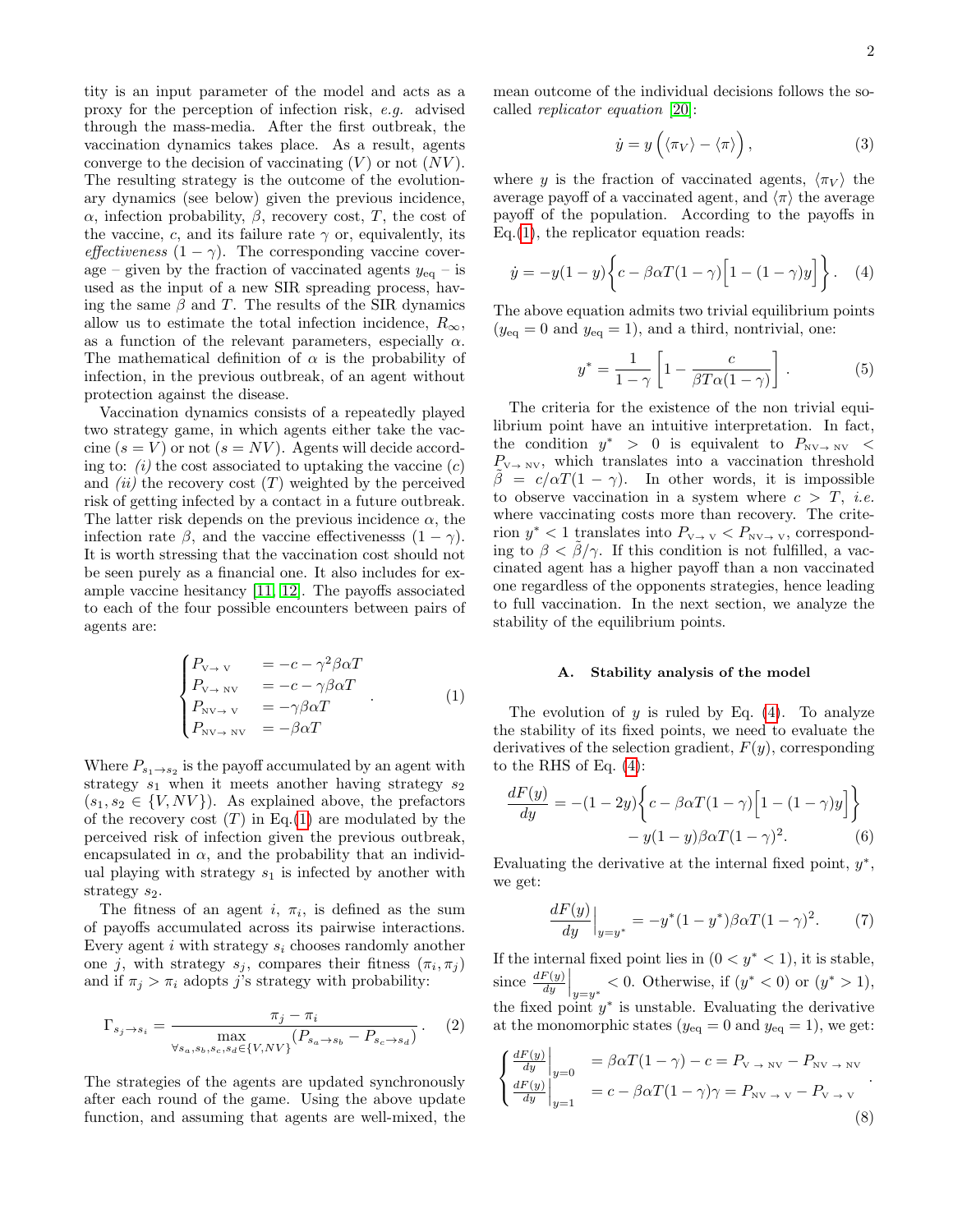Consequently, the derivative evaluated at the monomorphic states corresponds to the existence criteria  $y^* > 0$  and  $y^* < 1$ , respectively. Therefore, the monomorphic states are unstable in the presence of the internal fixed point,  $y^*$ , and reach stability depending on wheter  $y^* < 0$  or  $y^* > 1$ . These findings are summarized in Fig. [1,](#page-2-0) which presents the selection gradient as a function of the vaccination coverage,  $y$ , in the presence of the internal fixed point,  $y^*$ . One can see that  $y^*$  is stable and as the internal fixed point is shifted to  $y^* = 0$ or  $y^* = 1$ , the corresponding monomorphic state reaches stability.



<span id="page-2-0"></span>FIG. 1. Selection gradient,  $\dot{y} = F(y)$ , as a function of the vaccination coverage, y. The parameters are set to  $c = 0.1$ ,  $\alpha = 0.3, \beta = 0.55, \gamma = 0.1, \text{ and } T = 1.0.$ 

Therefore, the vaccination coverage,  $y_{eq}$ , being defined by the stable equilibrium point, is given by the internal fixed point  $y_{eq} = y^*$  for  $\tilde{\beta} \le \beta \le \tilde{\beta}/\gamma$ , whereas for  $\beta <$  $\beta$  and  $\beta/\gamma < \beta$  it is given by  $y_{\text{eq}} = 0$  and  $y_{\text{eq}} = 1$ , respectively.

## B. Interpretation of results

According to Eq.  $(5)$ , high values of c are detrimental for vaccination, while high values of T and  $\beta$  boosts it. Additionally, the vaccination coverage depends exclusively on the ratio between vaccination and recovery costs, which we denote as  $f = c/T$ . Therefore, considering Eq. [\(5\)](#page-1-2), one can see that full vaccination cannot be stable for a perfect vaccine unless  $f = 0$ .

More subtle is the dependence on the vaccination quality  $\gamma$ . In fact, lowering vaccine quality increases vaccine coverage  $(dy^*/d\gamma > 0)$  if the fraction of effectively vaccinated agents  $y_{\text{eff}} > 0.5$ , where  $y_{\text{eff}} = (1 - \gamma)y$ . Noteworthy, albeit the quality of the vaccine worsens, agents will choose more often to vaccinate.

At first glance, the increase in vaccine uptake as its effectiveness decrease may seem counterintuitive. The rationale behind this is as follows: as  $\gamma$  increases there is a competition between the increasing risk of getting infected and the reduced protection bestowed by the vaccine itself, as shown in Fig. [2.](#page-2-1) To shed light on such competition, one may look at the decrease of the vaccine's effectiveness  $1-\gamma$  as a dynamical process. As effec-



<span id="page-2-1"></span>FIG. 2. Vaccination coverage at equilibrium,  $y^*$ , as a function of effectiveness,  $1 - \gamma$  for two different values of the infection probability  $\beta$ . The dashed line indicates the fraction of effectively vaccinated agents. The other parameters are  $\alpha = 0.4$ ,  $c = 0.1$ , and  $T = 1.0$ . The maximum coverage  $y_{\text{max}}^*$  is denoted by a point, and the dotted line delimits the tolerance range. The inset displays the value of the maximum coverage  $y_{\text{max}}^*$  given in Eq. [\(10\)](#page-3-0) as a function of infectivity  $\beta$ . The color highlights the region where vaccination takes place or not.

tiveness decreases, the risk for a not vaccinated agent of 1.0 0.8 0.6 0.4 0.2 0.0 getting infected by a previously vaccinated one becomes  $y_{\text{eff}} \times \beta \alpha \gamma$ . Conversely, the risk of a vaccinated agent to get infected by a non vaccinated becomes  $(1-y_{\text{eff}}) \times \beta \alpha \gamma$ . Comparing these two risks, the vaccinated agent has an advantage over the non vaccinated if  $y_{\text{eff}} > (1 - y_{\text{eff}})$ , which translates into  $y_{\text{eff}} > 0.5$ . Hence, the counterintuitive act of vaccinating when the efficiency of the vaccine is low, turns out to be a rational decision to mitigate the infection pressure. Moreover, the existence – for each infectivity  $\beta$  – of a maximum fraction of vaccinated agents,  $y_{\text{max}}^*$ , delimitates a region of "tolerable effectiveness" beyond which agents decide to non vaccinate. Also, the position of  $y_{\text{max}}^*$  versus  $\beta$  splits the phase space into two distinct regions (Fig. [2](#page-2-1) inset). Interestingly, this effect has been observed previously in other coevolutionary models [\[31–](#page-6-14)[33\]](#page-6-15), but never explained hitherto. At variance with y, the fraction of *effectively* vaccinated agents,  $y_{\text{eff}}$ , is always lowered by a decrease of the vaccine quality, i.e.  $\frac{d((1-\gamma)y^*)}{d\gamma} < 0$ . Therefore, the higher vaccination coverage is not counterbalancing the lower vaccine quality. Let us analyze this dependency more in detail.

## C. Dependence of the vaccination uptake on vaccine quality

There are three different regimes regarding the dependency of the vaccination coverage,  $y_{eq}$ , on  $\gamma$ . The first one is the absence of vaccination independently of  $\gamma$ , corresponding to  $\beta < \frac{c}{\alpha T} = \frac{f}{\alpha}$ . In the second regime  $y^*(\gamma =$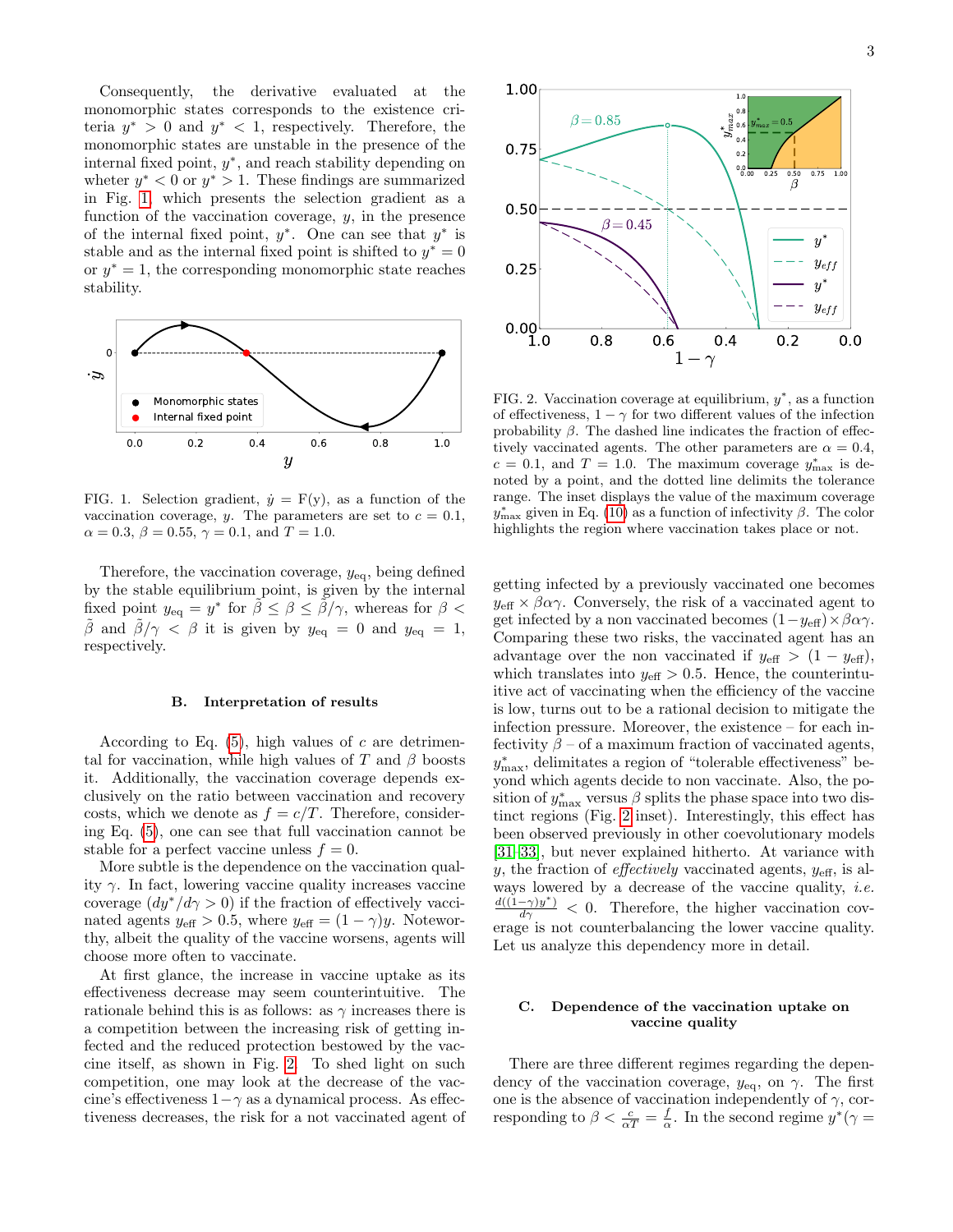$0$ )  $<$  0.5 the vaccination coverage is monotonously decreasing with  $\gamma$ . Therefore, maximal vaccination coverage is reached for a perfect vaccine  $\gamma = 0$ . The condition  $y^*(\gamma = 0) < 0.5$  is equivalent to  $\beta \leq \frac{2f}{\alpha}$ . In the third regime  $\beta > \frac{2f}{\alpha}$ , the dependence of  $y*$  on  $\gamma$  is non monotonous, wherefore the vaccination coverage is maximal for a non perfect vaccine. The vaccine quality maximizing the vaccination coverage is then found from  $dy^*/d\gamma = 0$ , giving:

$$
\gamma_c = 1 - \frac{2f}{\beta \alpha} \,. \tag{9}
$$

The vaccine quality maximizing the vaccination coverage can also be seen as a tolerance threshold. If  $1 - \gamma$ becomes worse than  $1 - \gamma_c$ , agents start refusing taking the vaccine and the vaccination coverage drops rapidly, as illustrated in Fig. [2.](#page-2-1) From there, the maximal vaccination coverage in the three regimes is then given by:

<span id="page-3-0"></span>
$$
\begin{cases} y_{\text{max}}^* = 0 & \text{if } \beta \leq \frac{f}{\alpha} \\ y_{\text{max}}^* = 1 - \frac{f}{\beta \alpha} & \text{if } \frac{f}{\alpha} < \beta \leq \frac{2f}{\alpha} \\ y_{\text{max}}^* = \frac{\beta \alpha}{4f} & \text{if } \frac{2f}{\alpha} \leq \beta. \end{cases}
$$
 (10)

The maximal vaccination coverage,  $y^*_{max}$ , as a function of  $\beta$  is presented, instead, in the inset of Fig. [3.](#page-4-0)

## III. IMPACT OF VACCINATION ON THE EPIDEMIC SPREADING

After discussing the outcome of the vaccination dynamics, we now turn our focus towards its impact on the subsequent epidemic outbreak. Assuming that the vaccination dynamics always ends up in the unique stable equilibrium point,  $y_{eq}$ ; we can use such information to compute the extent of a future epidemic outbreak by using a SIR compartmental model [\[3\]](#page-5-1). The dynamics of the SIR model is then given by:

$$
\begin{cases}\n\dot{S} = -\beta IS \\
\dot{I} = \beta IS - \mu I, \\
\dot{R} = \mu I\n\end{cases}
$$
\n(11)

where  $S$ ,  $I$ , and  $R$  denote the fraction of susceptible, infected, and recovered agents, respectively. The aforementioned quantities fulfill the conservation law  $S + I + R + (1 - \gamma)y_{\text{eq}} = 1$ . Note that  $\mu = 1/T$  indicates the recovery probability in agreement with the vaccination game. The fraction of recovered agents after the epidemics dies out,  $R_{\infty}$ , is given by the following trascendental equation:

<span id="page-3-1"></span>
$$
R_{\infty} = 1 - (1 - \gamma) y_{\text{eq}} - \left[ 1 - (1 - \gamma) y_{\text{eq}} - I_0 \right] e^{-\frac{\beta}{\mu} R_{\infty}}, \tag{12}
$$

where  $I_0$  is the initial fraction of infected agents. Eq. [\(12\)](#page-3-1) has no analytical solution, hence it must be solved numerically. Nevertheless, in an infinite size system  $(N \to \infty)$ , the term  $I_0$  can be neglected since  $I_0 \ll 1$ . Thus, a non negligible fraction of recovered agents,  $R_{\infty}$ , exists if:

<span id="page-3-3"></span>
$$
\beta > \frac{\mu}{1 - (1 - \gamma)y_{\text{eq}}} = \beta_c, \qquad (13)
$$

where  $\beta_c$  denotes the epidemic threshold. As expected, if the system displays no vaccination,  $y_{eq} = 0$ , and the above criteria reduces to the purely epidemic SIR threshold  $\beta_c = \mu$ . Instead, for the full vaccination case,  $y_{eq} = 1$ , the criteria becomes  $\beta_c = \mu/\gamma$ . Finally, for the internal fixed point,  $y_{eq} = y^*$ , the existence of  $R_{\infty} > 0$  in Eq.[\(12\)](#page-3-1) implies:

$$
\frac{f}{\mu \alpha (1 - \gamma)} > 1. \tag{14}
$$

Surprisingly, this condition is independent of  $\beta$ . Therefore, the increased vaccination coverage balances the increased transmission probability in the subsequent epidemic outbreak.

In Fig. [3,](#page-4-0) we display the vaccination coverage,  $y_{\text{eq}}$ (panel a), and the fraction of recovered agents,  $R_{\infty}$  (panel b), as a function of the previous season incidence  $\alpha$ , and the probability of infection  $\beta$  in the case of a perfect vaccine ( $\gamma = 0$ ). As expected, a remarkably high fraction of recovered agents is observed for a highly infective epidemic (large  $\beta$ ) paired with a small fraction of infected agents in the previous outbreak (small  $\alpha$ ). In (panel b), one can observe that, given a value of  $\alpha$ , the fraction of recovered individuals is maximal at the vaccination threshold  $\beta$ . A way of finding the maxima and minima of the fraction of recovered agents,  $R_{\infty}$ , is considering its derivative with respect to the tranmission probability,  $\beta$ ,  $\frac{dR_{\infty}}{d\beta}$ . Note that in an infinite system, the transcendental equation Eq. [\(12\)](#page-3-1) takes three different forms depending on the vaccination coverage:

<span id="page-3-2"></span>
$$
\begin{cases}\nR_{\infty} = 1 - e^{-\frac{\beta}{\mu}R_{\infty}} & \text{if } \mu < \beta \leq \tilde{\beta} \\
R_{\infty} = \frac{\tilde{\beta}}{\beta} \left( 1 - e^{-\frac{\beta}{\mu}R_{\infty}} \right) & \text{if } \tilde{\beta} < \beta \leq \frac{\tilde{\beta}}{\gamma} .\n\end{cases}
$$
\n
$$
(15)
$$
\n
$$
R_{\infty} = \gamma \left( 1 - e^{-\frac{\beta}{\mu}R_{\infty}} \right) \quad \text{if } \frac{\tilde{\beta}}{\gamma} < \beta \leq 1
$$

In order to find an explicit expression for  $\frac{d R_{\infty}}{d \beta}$ , we derive both sides of Eq. [\(15\)](#page-3-2) and subsequently rearrange terms, which leads to:

<span id="page-3-4"></span>
$$
\begin{cases}\n\frac{dR_{\infty}}{d\beta} = \frac{R_{\infty}}{\mu \left(e^{\frac{\beta}{\mu}R_{\infty}} - \frac{\beta}{\mu}\right)} & , \text{ if } \mu < \beta \leq \tilde{\beta} \\
\frac{dR_{\infty}}{d\beta} = \frac{R_{\infty} + \frac{\mu}{\beta} \left(1 - e^{\frac{\beta}{\mu}R_{\infty}}\right)}{\frac{\mu \beta}{\tilde{\beta}} \left(e^{\frac{\beta}{\mu}R_{\infty}} - \frac{\tilde{\beta}}{\mu}\right)} & , \text{ if } \tilde{\beta} < \beta \leq \frac{\tilde{\beta}}{\gamma} \quad (16) \\
\frac{dR_{\infty}}{d\beta} = \frac{R_{\infty} \gamma}{\mu \left(e^{\frac{\beta}{\mu}R_{\infty}} - \gamma \frac{\beta}{\mu}\right)} & , \text{ if } \frac{\tilde{\beta}}{\gamma} < \beta \leq 1.\n\end{cases}
$$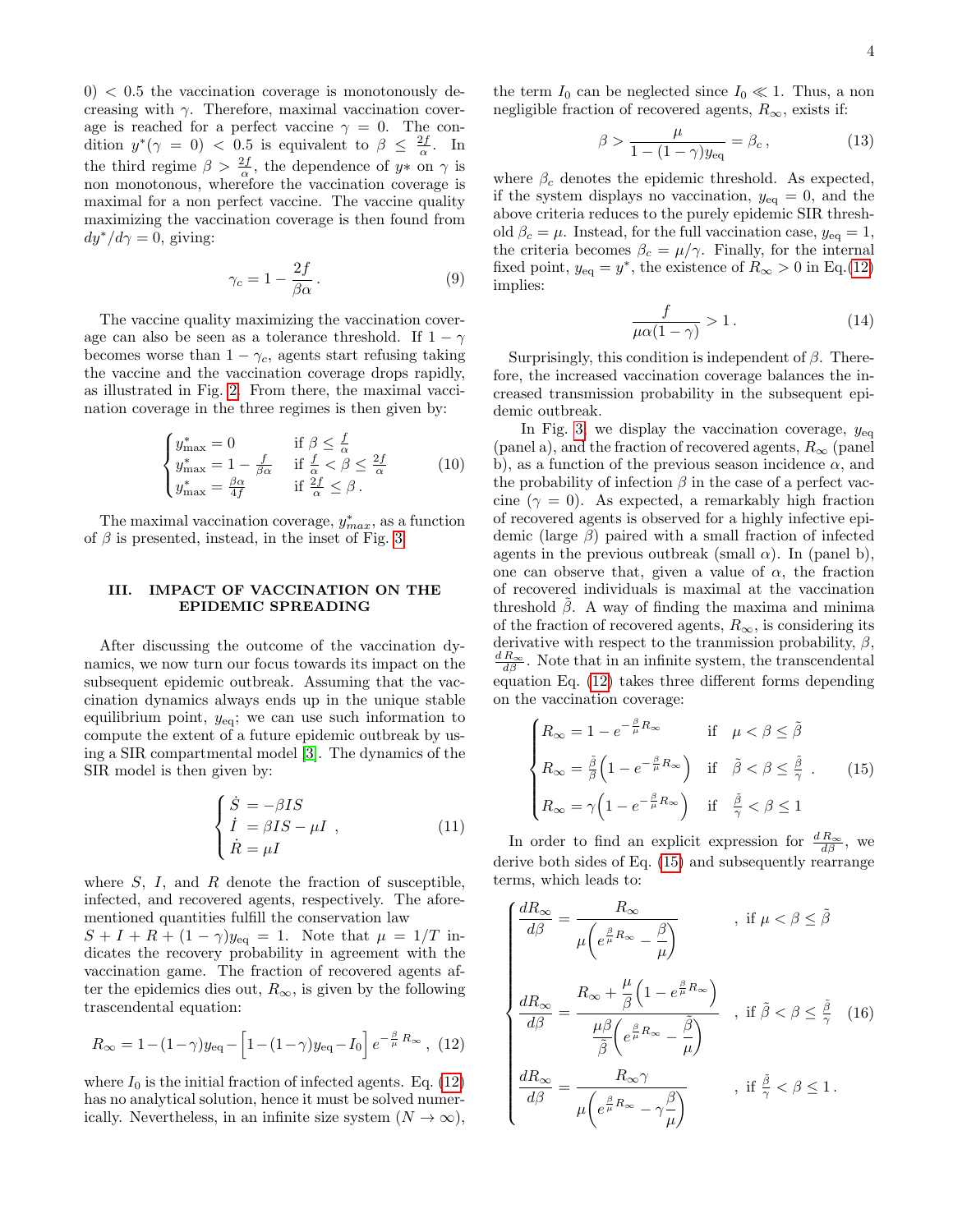

<span id="page-4-0"></span>FIG. 3. Vaccination coverage,  $y_{eq}$ , (panel a) and fraction of recovered individuals,  $R_{\infty}$ , (panel b) as a function of disease incidence in the previous season,  $\alpha$ , and infection probability,  $\beta$ . The red solid line corresponds to the vaccination threshold,  $\beta$ , separating the region where no vaccine uptake occurs from the one where nonzero vaccination could be observed. In (panel b), the white solid lines correspond to the epidemic thresholds in the absence of  $(\beta = 0.2)$ , and in presence  $(\alpha = 0.5)$  of vaccination according to Eq. [\(13\)](#page-3-3). The other variables are fixed to  $c = 0.1$ ,  $T = 1.0$ ,  $\gamma = 0.1$  and  $\mu = 0.2$ . (panel c)  $R_{\infty}$  as a function of  $\beta$ for different costs of the vaccine, c. The inset presents the vaccination coverage,  $y_{eq}$ . Additionally, the critical values of  $\beta$  are presented following Eq.[\(15\)](#page-3-2) such as the purely epidemic threshold,  $\beta_c$ , the vaccination threshold,  $\beta$ , and the threshold for full vaccination,  $\tilde{\beta}/\gamma$ . The remaining variables are fixed to  $T = 1.0$ ,  $\gamma = 0.4$ ,  $\alpha = 0.4$  and  $\mu = 0.1$ .

To infer information about the sign of  $\frac{d R_{\infty}}{d \beta}$  we need to bound  $R_{\infty}$ . By using again Eq. [\(15\)](#page-3-2) and the inequality  $1-e^{-x} > \frac{x}{1+x}$ , we find a lower bound for  $R_{\infty}$  as:

$$
\begin{cases}\nR_{\infty} > 1 - \frac{\mu}{\beta} \quad , \text{ if } \mu < \beta \leq \tilde{\beta} \\
R_{\infty} > \frac{\tilde{\beta}}{\beta} - \frac{\mu}{\beta} \quad , \text{ if } \tilde{\beta} < \beta \leq \frac{\tilde{\beta}}{\gamma} \\
R_{\infty} > \gamma - \frac{\mu}{\beta} \quad , \text{ if } \frac{\tilde{\beta}}{\gamma} < \beta \leq 1.\n\end{cases} \tag{17}
$$

These lower bounds can then be combined with the inequality  $e^{\frac{\lambda}{\mu}R_{\infty}} \geq 1 + \frac{\lambda}{\mu}R_{\infty}$ . The strict inequality holds for all  $R_{\infty} > 0$ . This enables us to develop the expressions for the derivative in Eq. [\(16\)](#page-3-4), leading to:

<span id="page-4-1"></span>
$$
\begin{cases}\n\frac{dR_{\infty}}{d\beta} > 0, \text{ if } \mu < \beta \leq \tilde{\beta} \\
\frac{dR_{\infty}}{d\beta} < 0, \text{ if } \tilde{\beta} < \beta \leq \frac{\tilde{\beta}}{\gamma} \\
\frac{dR_{\infty}}{d\beta} > 0, \text{ if } \frac{\tilde{\beta}}{\gamma} < \beta \leq 1.\n\end{cases}
$$
\n(18)

The cases  $\beta < \tilde{\beta}$  and  $\frac{\tilde{\beta}}{\gamma} < \beta$  are as expected. In these regimes the vaccination coverage does not vary with  $\beta$  $(y_{\text{eq}} = 0 \text{ and } y_{\text{eq}} = 1, \text{ respectively}), \text{ where for } R_{\infty} \text{ in-}$ creases monotonously with  $\beta$ . In the intermediate regime  $\tilde{\beta} < \beta < \tilde{\beta}/\gamma$  though, where  $y_{eq} = y^*$ ,  $R_{\infty}$  monotonously decreases with  $\beta \left( \frac{dR_{\infty}}{d\beta} \right)$  < 0). Consequently, vaccination emerges in a way such that it outweighs the increased transmission probability and hinders the epidemic spreading, as illustrated in Fig[.3c](#page-4-0). From these considerations, we can conclude that the fraction of recovered agents is locally maximal at  $\beta = \beta$ , and locally minimal at  $\beta = \tilde{\beta}/\gamma$ . The numerical exploration of the parameter space has confirmed hitherto that the former

is also a global maximum. Moreover, the highest fraction of recovered,  $R_{\infty}^{\max}$ , for a fully vaccinated population  $(y_{eq} = 1)$  would correspond to meaningless values of the parameters. Depending on the parameters, the system will not be in all of the three regimes presented in Eq. [\(18\)](#page-4-1) as the transmission probability,  $\beta$ , is varied. If the parameters are such that  $\beta/\gamma > 1$ , the system will never fall in the third regime. Consequently,  $R_{\infty}$ monotonously decreases once vaccination emerges. Similarly, one might have  $\beta > 1$  for which the system shows no vaccination and  $R_{\infty}$  monotonously increases with  $\beta$ . The different cases are illustrated in Fig[.3c](#page-4-0).

### A. Numerical simulations

To validate that the previous equations are actually describing the behavior of the considered system, we have compared the analytical results discussed above with those obtained via Monte Carlo simulations. The simulations have been made for a system of  $N = 1000$ agents updating their strategy accordingly to Eq. [\(2\)](#page-1-3), and averaged over  $N_{real} = 50$  realizations. The difference between theory and the simulation for the vaccine coverage, y, and fraction of infected agents,  $R_{\infty}$ , is plotted in panels  $a$  and  $b$  of Fig. [4.](#page-5-9) The maximal differences for y and  $R_{\infty}$  are around 0.2% and 2.5%, respectively. The average relative errors, instead, are 0.2% for y and 2.0% for  $R_{\infty}$ . The agreement between analytical and numerical simulations,  $\sigma$ , is thus ~ 2%.

We want to remark also that preliminary analysis made in the case of discrete interactions encoded as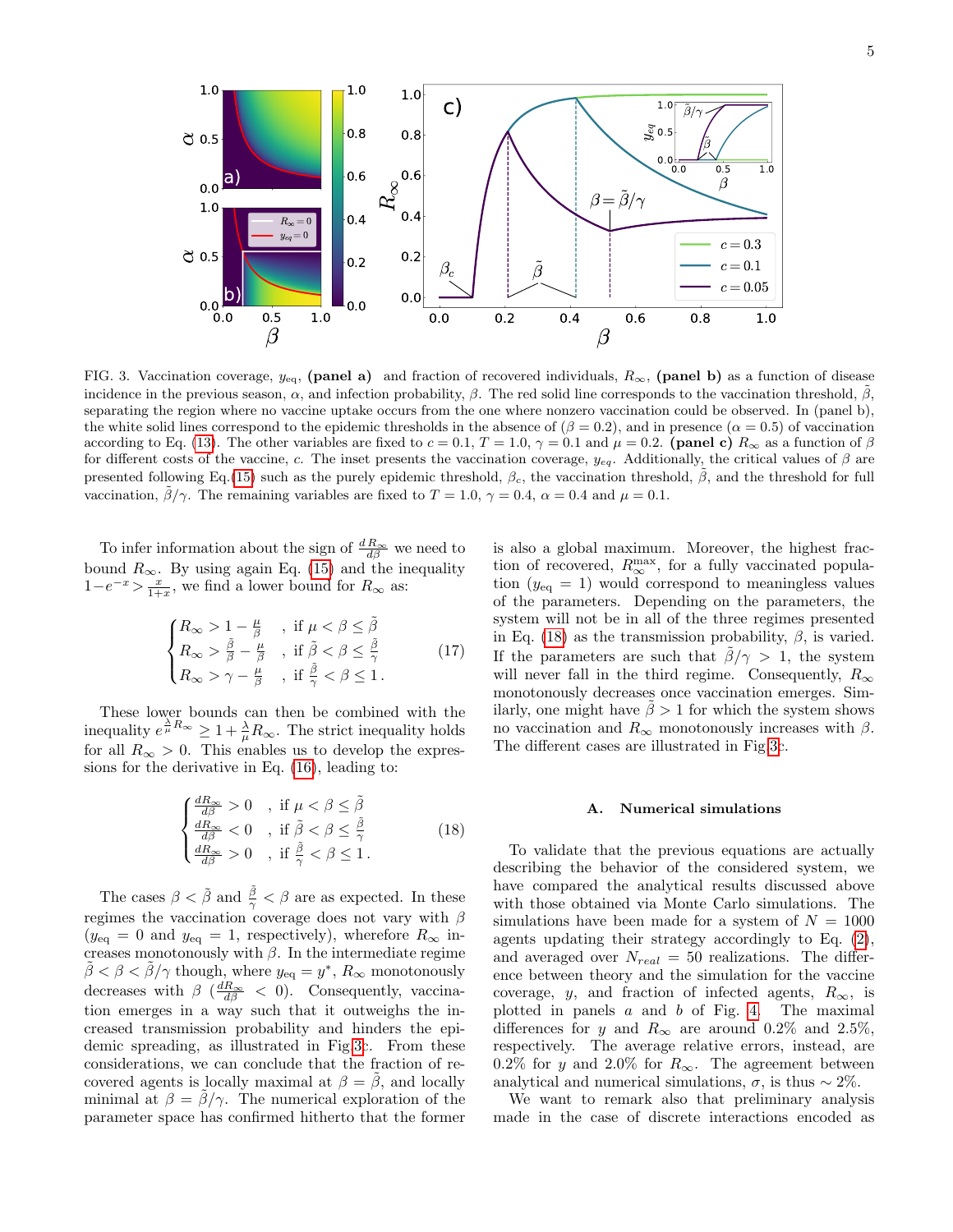

<span id="page-5-9"></span>FIG. 4. Differences between the quantities computed using Monte Carlo simulations and their analytical counterparts as a function of parameters α and β. Panel a presents the case of  $y_{eq}$ , while panel b the case of  $R_{\infty}$ , instead. The other parameters are set to  $N = 1000, \gamma = 0.1, \mu = 0.2, \text{ and}$  $T = 1.0$ , respectively.

networks showed similar results, although we lack an analytical solution. Notwithstanding, the well-mixed population proves to be a good approximation for the vaccination dynamics on networks. This is very likely due to the vaccination cost term in the total payoff, which does not scale with the degree of nodes. Additionally, the nontrivial increase in vaccine uptake – as effectiveness decreases – is also observed in simulations on networked populations [\[31\]](#page-6-14).

## IV. CONCLUSIONS

Summing up, we have presented a mean-field model to predict vaccine uptake for influenza-like diseases using the disease incidence during previous outbreak season as a proxy for the "perception of infection risk." The model

- <span id="page-5-0"></span>[1] R. Pastor-Satorras, C. Castellano, P. Van Mieghem, and A. Vespignani, Epidemic processes in complex networks. Reviews of Modern Physics, 87, 925–979 (2015).
- <span id="page-5-6"></span>[2] R. M. Anderson, and R. M. May, Population biology of infectious diseases: Part I. Nature 280, 361–367 (1979).
- <span id="page-5-1"></span>[3] R. M. Anderson, and R. M. May, Infectious Diseases of Humans. Oxford University Press, (1992).
- <span id="page-5-2"></span>[4] R. Pastor-Satorras, and A. Vespignani, Epidemic Spreading in Scale-Free Networks. Physical Review Letters, 86, 3200–3203 (2001).
- [5] A. Vazquez, B. Rácz, A. Lukács, and A.-L. Barabási, Impact of Non-Poissonian Activity Patterns on Spreading Processes. Physical Review Letters, 98, 158702 (2007).
- [6] M. De Domenico, C. Granell, M. A. Porter, and A. Arenas, The physics of spreading processes in multilayer networks. Nature Physics, 12, 901–906 (2016).
- [7] P. Holme, Three faces of node importance in network epidemiology: Exact results for small graphs. Physical Review E, 96, 062305 (2017).
- <span id="page-5-3"></span>[8] J. Gómez-Gardeñes, D. Soriano-Paños, and A. Arenas, Critical regimes driven by recurrent mobility patterns

predicts the existence of a tolerance range of vaccine effectiveness, where a nontrivial increase in vaccination coverage takes place as the vaccine inefficiency increases. Albeit appearing irrational and counterintuitive at first sight, such behavior is  $-$  instead  $-$  due to the interplay between the vaccination game and the disease spreading processes. The model predicts also that highly infective – but under control – epidemics might prove dangerous for future infections, since they alter the "risk perception" of the agents, and induce them to non vaccination. Finally, as mentioned in the introduction, the time scale between the two dynamics (decision and spreading) has always been considered fixed. The sole exception, up to our knowledge, are childhood diseases with long term immunity [\[27,](#page-6-16) [34\]](#page-6-17). The framework presented here could be used to fill the gap among different model formulations and unify them.

### ACKNOWLEDGMENTS

PDLR acknowledges the financial support of Swiss National Science Foundation under Grant No. CR-SII2 147609. AC acknowledges the financial support of MINECO through Grant RYC-2012-01043. JGG acknowledges financial support from MINECO (projects FIS2015-71582-C2 and 377 FIS2014-55867-P) and from the Departamento de Industria e Innovación del Gobierno de Aragón y Fondo Social Europeo (FENOL group E-19). AA acknowledges financial support from Spanish MINECO (grant FIS2015-71582-C2-1), Generalitat de Catalunya ICREA Academia, and the James S. Mc-Donnell Foundation.

of reaction?diffusion processes in networks. Nature Phys. doi:10.1038/s41567-017-0022-7 (2018).

- <span id="page-5-4"></span>[9] M. Wadman, and J. You, The vaccine wars. Science, 356, 364–365 (2017).
- <span id="page-5-5"></span>[10] On the wrong side of history. Nature Microbiology, 2, 17046 (2017).
- <span id="page-5-7"></span>[11] P. Schmid, D. Rauber, C. Betsch, G. Lidolt, and M. -L. Denker, Barriers of Influenza Vaccination Intention and Behavior – A Systematic Review of Influenza Vaccine Hesitancy, 2005 – 2016. PLoS ONE, 12, e0170550 (2017).
- <span id="page-5-8"></span>[12] H. J. Larson, C. Jarrett, E. Eckersberger, D. M. D. Smith, and P. Paterson, Understanding vaccine hesitancy around vaccines and vaccination from a global perspective: A systematic review of published literature, 2007– 2012. Vaccine, 32, 2150–2159 (2014).
- [13] A. Wakefield, et al. RETRACTED: Ileal-lymphoidnodular hyperplasia, non-specific colitis, and pervasive developmental disorder in children. The Lancet, 351, 637–641 (1998).
- [14] D. A. Salmon, L. H. Moulton, S. B. Omer, M. P. de-Hart, S. Stokley, and N. A. Halsey, Factors Associated